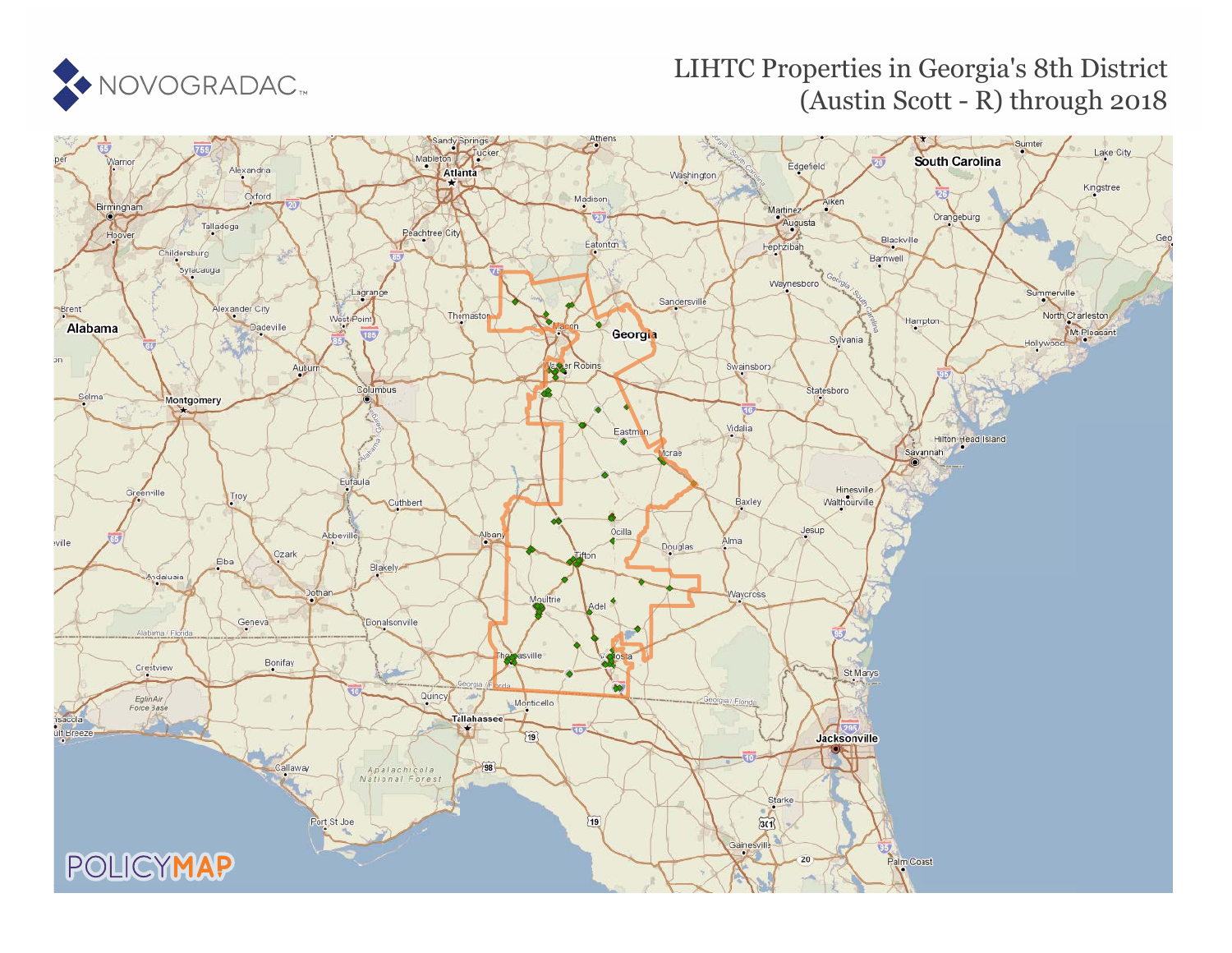| <b>Project Name</b>                                                    | <b>Address</b>                                        | City             | <b>State</b> | <b>Zip Code</b> | Nonprofit<br><b>Sponsor</b> | <b>Allocation</b><br>Year | Annual<br><b>Allocated</b><br><b>Amount</b> | in Service           | <b>Year Placed Construction</b><br><b>Type</b> | <b>Total</b><br><b>Units</b> | Low<br>Income<br><b>Units</b> | <b>Rent or</b><br>Income<br><b>Ceiling</b> | <b>Credit</b><br><b>Percentag Exempt</b><br>$\bullet$ | Tax-<br><b>Bond</b> | <b>HUD Multi-</b><br>Family<br>Financing/Rent<br>al Assistance |
|------------------------------------------------------------------------|-------------------------------------------------------|------------------|--------------|-----------------|-----------------------------|---------------------------|---------------------------------------------|----------------------|------------------------------------------------|------------------------------|-------------------------------|--------------------------------------------|-------------------------------------------------------|---------------------|----------------------------------------------------------------|
| ROSEWOOD VILLAGE $^{760}_{\rm ST\,S}$ PETERSON WILLACOOCHEE GA         |                                                       |                  |              | 31650-3145      | No                          | 1990                      | \$0                                         | 1990                 | <b>New Construction</b>                        | 24                           | 24                            |                                            | <b>TCEP</b> only                                      |                     |                                                                |
| <b>FIRST STREET</b><br><b>APARTMENTS</b>                               | 515 FIRST ST<br><b>NW</b>                             | <b>MOULTRIE</b>  | GA           | 31768           | No                          | 1990                      | \$0                                         | 1991                 | Acquisition and<br>Rehab                       | $\boldsymbol{2}$             | $\boldsymbol{2}$              |                                            | Not<br>Indicated                                      |                     |                                                                |
| <b>CHESTNUT VILLAGE</b><br><b>APTS I</b>                               | 620<br><b>CHESTNUT</b><br>RIDGE CIR                   | <b>LAKELAND</b>  | GA           | 31635           | No                          | 1990                      | \$0                                         | 1991                 | <b>New Construction</b>                        | 27                           | $\mathbf 0$                   |                                            | Not<br>Indicated                                      | No                  |                                                                |
| <b>GERVAISE</b><br><b>APARTMENTS</b>                                   | 602 SUMNER<br>${\cal S}{\cal T}$                      | <b>SYLVESTER</b> | GA           | 31791           | $\mathbf{N}\mathbf{o}$      | 1990                      | \$0                                         | 1991                 | <b>New Construction</b>                        | 49                           | 49                            |                                            | Not<br>Indicated                                      |                     |                                                                |
| <b>HERITAGE VILLAS</b>                                                 | 1200<br><b>IRWINTON</b><br>AVE                        | <b>HELENA</b>    | GA           | 31037-9708      | No                          | 1990                      | $\$0$                                       | 1991                 | <b>New Construction</b>                        | 8                            | 25                            |                                            | <b>TCEP</b> only                                      |                     |                                                                |
| <b>KELLY REEVES</b><br>PROPERTY RENTALS CENTRAL AVE                    | 323W                                                  | MOULTRIE         | GA           | 31768           | $\mathbf{N}\mathbf{o}$      | 1991                      | $\$0$                                       | 1991                 | Acquisition and<br>Rehab                       | $\mathbf{1}$                 | 1                             |                                            | Not<br>Indicated                                      |                     |                                                                |
| RONALD K REAGIN<br><b>PROPERTIES</b>                                   | 412 MLK JR DR MOULTRIE                                |                  | GA           | 31768           | No                          | 1991                      | $\$0$                                       | 1991                 | Acquisition and<br>Rehab                       | $\sqrt{5}$                   | $\overline{\mathbf{5}}$       |                                            | Not<br>Indicated                                      |                     |                                                                |
| TURNER LANE                                                            | 660 SYLVIA DR ASHBURN                                 |                  | GA           | 31714-1942      | No                          | 1991                      | $\$0$                                       | 1991                 | <b>New Construction</b>                        | 24                           | 24                            |                                            | <b>TCEP</b> only                                      |                     |                                                                |
| <b>COLONY SQUARE</b>                                                   | $808$ N $_{\rm MERRIMAC\,DR}$ <code>FITZGERALD</code> |                  | GA           | 31750-1515      | No                          | 1992                      | \$0                                         | 1992                 | Acquisition and<br>Rehab                       | 24                           | 24                            |                                            | TCEP only No                                          |                     |                                                                |
| <b>AUTUMNWOOD</b><br>VILLAGE                                           | 237<br>IRWINVILLE ABBEVILLE<br>RD                     |                  | GA           | 31001           | $\mathbf{N}\mathbf{o}$      | 1991                      | $\$0$                                       | 1992                 | <b>New Construction</b>                        | 36                           | 36                            |                                            | Not<br>Indicated                                      | No                  |                                                                |
| <b>ASHLEY HOUSE</b><br>APARTMENTS, PHASE 109 E HILL AVE VALDOSTA<br>II |                                                       |                  | GA           | 31601-5656      |                             | Insufficient<br>Data      | $\boldsymbol{\mathsf{S}}$                   | Insufficient<br>Data | Not Indicated                                  | 61                           | $\bf{0}$                      |                                            | <b>TCEP</b> only                                      |                     |                                                                |
| <b>AUTUMNWOOD</b><br><b>VILLAGE (NEW)</b>                              | 237<br><b>IRWINVILLE</b><br>RD                        | <b>ABBEVILLE</b> | GA           | 31001-4640      |                             | Insufficient<br>Data      | $\$0$                                       | Insufficient<br>Data | Not Indicated                                  | 36                           | $\mathbf 0$                   |                                            | <b>TCEP</b> only                                      |                     |                                                                |
| <b>MARTIN LUTHER</b><br>KING, JR. DRIVE/412                            | 412 MARTIN<br>LUTHER KING MOULTRIE<br>JR DR           |                  | GA           | 31768-3534      | No                          | Insufficient<br>Data      | \$0                                         | Insufficient<br>Data | Not Indicated                                  | $5\phantom{.0}$              | $\bf{0}$                      |                                            | <b>TCEP</b> only                                      |                     |                                                                |

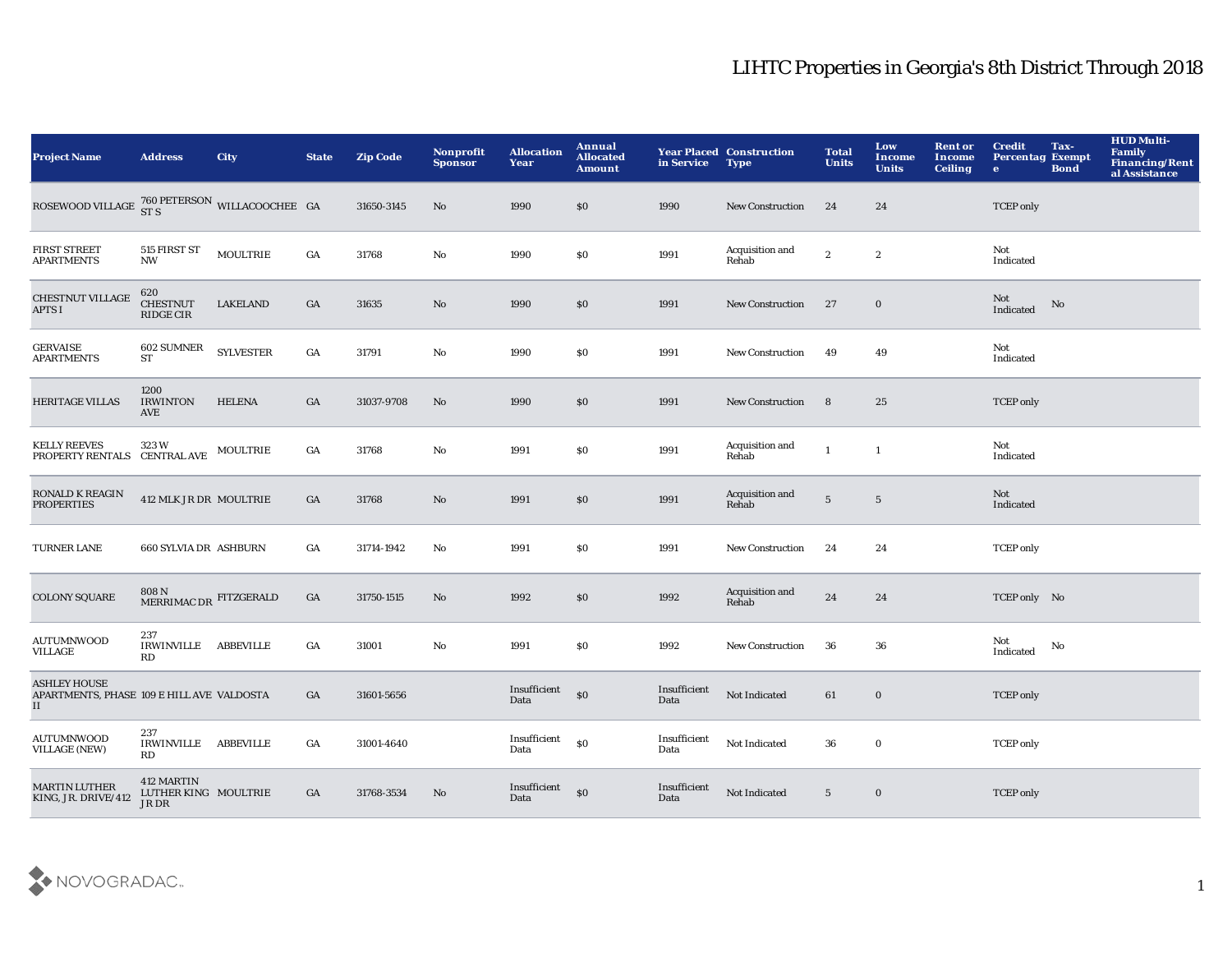| <b>Project Name</b>                                                                                                        | <b>Address</b>                                     | <b>City</b>                | <b>State</b> | <b>Zip Code</b> | Nonprofit<br><b>Sponsor</b> | <b>Allocation</b><br>Year | Annual<br><b>Allocated</b><br><b>Amount</b>      | in Service           | <b>Year Placed Construction</b><br><b>Type</b> | <b>Total</b><br><b>Units</b> | Low<br>Income<br><b>Units</b> | <b>Rent or</b><br>Income<br><b>Ceiling</b> | <b>Credit</b><br>Tax-<br><b>Percentag Exempt</b><br><b>Bond</b><br>$\bullet$ | <b>HUD Multi-</b><br><b>Family</b><br>Financing/Rent<br>al Assistance |
|----------------------------------------------------------------------------------------------------------------------------|----------------------------------------------------|----------------------------|--------------|-----------------|-----------------------------|---------------------------|--------------------------------------------------|----------------------|------------------------------------------------|------------------------------|-------------------------------|--------------------------------------------|------------------------------------------------------------------------------|-----------------------------------------------------------------------|
| PINEBROOK APTS                                                                                                             | 715 MASON<br><b>TERRACE RD</b>                     | <b>PERRY</b>               | GA           | 31069-2082      |                             | Insufficient<br>Data      | \$0                                              | Insufficient<br>Data | Not Indicated                                  | 52                           | $\bf{0}$                      |                                            | <b>TCEP</b> only                                                             |                                                                       |
| POTEMKIN SENIOR<br>VILLAGE OF WARNER<br>ROBINS II                                                                          | 710 ELBERTA<br>RD                                  | <b>WARNER ROBINS GA</b>    |              | 31093-4300      |                             | Insufficient<br>Data      | $\boldsymbol{\mathsf{S}}$                        | Insufficient<br>Data | Not Indicated                                  | 52                           | $\bf{0}$                      |                                            | <b>TCEP</b> only                                                             |                                                                       |
| THE PINES AT<br><b>WESTDALE</b>                                                                                            | 1127 S<br><b>HOUSTON</b><br><b>LAKE RD</b>         | <b>WARNER ROBINS GA</b>    |              | 31088-2626      | $\mathbf{N}\mathbf{o}$      | Insufficient<br>Data      | $\boldsymbol{\mathsf{S}}\boldsymbol{\mathsf{O}}$ | Insufficient<br>Data | Not Indicated                                  | 180                          | 180                           |                                            | <b>TCEP</b> only                                                             |                                                                       |
| <b>WEST CENTRAL</b><br><b>AVENUE</b>                                                                                       | 323W<br>CENTRAL AVE MOULTRIE                       |                            | GA           | 31768-3835      | No                          | Insufficient<br>Data      | \$0                                              | Insufficient<br>Data | Not Indicated                                  | $\mathbf{1}$                 | $\mathbf 0$                   |                                            | <b>TCEP</b> only                                                             |                                                                       |
| <b>ST. ANDREW'S</b><br>COURT,LP                                                                                            | <b>BLVD</b>                                        | 4510 WATSON POWERSVILLE GA |              | 31008-6549      |                             | Insufficient<br>Data      | $\mathbf{S}$                                     | Insufficient<br>Data | Not Indicated                                  | 80                           | 60                            |                                            | Not<br>Indicated                                                             |                                                                       |
| <b>TAYLOR VILLAGE</b>                                                                                                      | <b>16 WARREN</b><br>$ST+161$<br><b>COMMERCE ST</b> | HAWKINSVILLE GA            |              | 31036           |                             | Insufficient<br>Data      | \$0                                              | Insufficient<br>Data | Not Indicated                                  | 68                           | 68                            |                                            | Not<br>Indicated                                                             |                                                                       |
| THE VILLAGE OF BEN<br><b>HILL</b>                                                                                          | 224 DEWEY<br><b>MCGLAMRY</b><br>RD                 | FITZGERALD                 | GA           | 31750-8109      |                             | Insufficient<br>Data      | <sub>so</sub>                                    | Insufficient<br>Data | Not Indicated                                  | $\bf{0}$                     | $\mathbf 0$                   |                                            | Not<br>Indicated                                                             |                                                                       |
| PECAN POINT<br><b>APARTMENTS</b>                                                                                           | 133<br>LIMESTONE COCHRAN<br>RD                     |                            | GA           | 31014-7036      |                             | Insufficient<br>Data      | \$0                                              | 1988                 | Not Indicated                                  | 48                           | $\mathbf 0$                   |                                            | <b>TCEP</b> only                                                             |                                                                       |
| $\begin{tabular}{ll} \bf CHESTNUT~VILLAGE & 610~CHESTNUT & LAKELAND \\ \bf II & \bf RIDE~CIR & \bf LAKELAND \end{tabular}$ |                                                    |                            | GA           | 31635-1111      | No                          | 1992                      | \$0\$                                            | 1993                 | New Construction                               | 30                           | 30                            |                                            | TCEP only No                                                                 |                                                                       |
| <b>OAK FOREST</b><br><b>APARTMENTS II</b>                                                                                  | <b>963 OAK</b><br><b>FORREST DR</b>                | <b>EASTMAN</b>             | GA           | 31023           | $\mathbf{No}$               | 1992                      | \$0                                              | 1993                 | New Construction                               | 40                           | $\mathbf 0$                   |                                            | Not<br>No<br>Indicated                                                       |                                                                       |
| <b>OAK RIDGE</b>                                                                                                           | $5882$ RIVERSIDE DR $\,$ MACON $\,$                |                            | GA           | 31210-1014      | No                          | 1992                      | \$0                                              | 1993                 | <b>New Construction</b>                        | 152                          | 152                           |                                            | TCEP only No                                                                 |                                                                       |
| <b>OAK FOREST</b>                                                                                                          | 963 OAK<br><b>FORREST DR</b>                       | <b>EASTMAN</b>             | GA           | 31023-6741      | No                          | Insufficient<br>Data      | $\boldsymbol{\mathsf{S}}\boldsymbol{\mathsf{O}}$ | 1993                 | Not Indicated                                  | 40                           | $\mathbf 0$                   |                                            | <b>TCEP</b> only                                                             |                                                                       |
| ASHLEY HOUSE<br><b>APARTMENTS</b>                                                                                          | 109 E HILL AVE VALDOSTA                            |                            | GA           | 31601           | No                          | 1994                      | S <sub>0</sub>                                   | 1994                 | Acquisition and<br>Rehab                       | 61                           | 61                            |                                            | Not<br>No<br>Indicated                                                       |                                                                       |

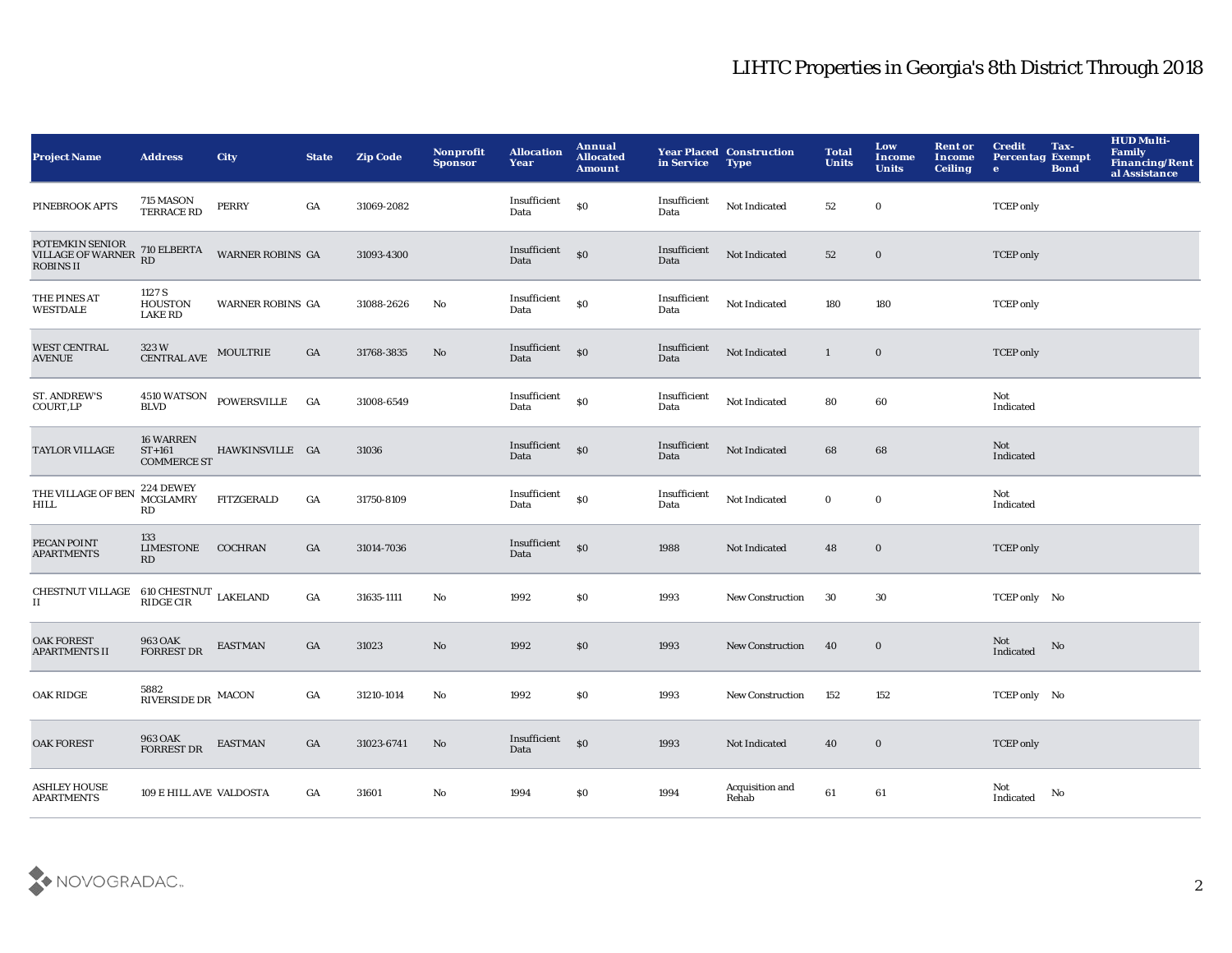| <b>Project Name</b>                                                                                                                        | <b>Address</b>                              | <b>City</b>                              | <b>State</b> | <b>Zip Code</b> | Nonprofit<br><b>Sponsor</b> | <b>Allocation</b><br>Year | Annual<br><b>Allocated</b><br><b>Amount</b> | in Service | <b>Year Placed Construction</b><br><b>Type</b> | <b>Total</b><br><b>Units</b> | Low<br>Income<br><b>Units</b> | <b>Rent or</b><br>Income<br><b>Ceiling</b> | <b>Credit</b><br><b>Percentag Exempt</b><br>$\bullet$ | Tax-<br><b>Bond</b> | <b>HUD Multi-</b><br><b>Family</b><br><b>Financing/Rent</b><br>al Assistance |
|--------------------------------------------------------------------------------------------------------------------------------------------|---------------------------------------------|------------------------------------------|--------------|-----------------|-----------------------------|---------------------------|---------------------------------------------|------------|------------------------------------------------|------------------------------|-------------------------------|--------------------------------------------|-------------------------------------------------------|---------------------|------------------------------------------------------------------------------|
| <b>ARBOR TRACE PHASE</b><br>II                                                                                                             | 4700 ROLLING<br>PINE DR STE LAKE PARK<br>43 |                                          | GA           | 31636-4973      | No                          | 1993                      | \$0                                         | 1995       | <b>New Construction</b>                        | 42                           | 42                            |                                            | TCEP only No                                          |                     |                                                                              |
| ${\begin{array}{cc} \textbf{ARBOR TRACE PHASE} & \textbf{4700 ROLLING} & \textbf{LAKE PARK} \\ \textbf{I} & \textbf{PINE DR} \end{array}}$ |                                             |                                          | GA           | 31636-4935      | $\mathbf{N}\mathbf{o}$      | 1993                      | \$0                                         | 1995       | New Construction                               | 24                           | 24                            |                                            | TCEP only No                                          |                     |                                                                              |
| CARLISLE<br><b>APARTMENTS</b>                                                                                                              | 302 RELIHAN<br><b>ST</b>                    | <b>PEARSON</b>                           | GA           | 31642-8416      | $\mathbf{N}\mathbf{o}$      | 1993                      | $\$0$                                       | 1995       | <b>New Construction</b>                        | 24                           | 24                            |                                            | TCEP only No                                          |                     |                                                                              |
| PINE TERRACE II                                                                                                                            | 206<br>NORTHLAKE<br>DR                      | <b>WARNER ROBINS GA</b>                  |              | 31093           |                             | 1993                      | \$0                                         | 1995       | Not Indicated                                  | 224                          | $\bf{0}$                      |                                            | Not<br>Indicated                                      |                     |                                                                              |
| <b>MEADOW CROSSING</b><br><b>APARTMENTS</b>                                                                                                | <b>408 SPINKS</b><br><b>DRIVE</b>           | <b>OMEGA</b>                             | GA           | 31775           | No                          | 1993                      | $\$0$                                       | 1995       | <b>New Construction</b>                        | 36                           | 36                            |                                            | TCEP only No                                          |                     |                                                                              |
| <b>MAGNOLIA PLACE</b>                                                                                                                      | 4 PERTILLA PL TIFTON                        |                                          | GA           | 31794-9643      | No                          | 1994                      | \$0                                         | 1996       | <b>New Construction</b>                        | 36                           | 36                            |                                            | TCEP only No                                          |                     |                                                                              |
| PINE POINTE<br><b>APARTMENTS I</b>                                                                                                         | 1553 WEAVER VALDOSTA<br>DR                  |                                          | GA           | 31601-8804      | No                          | 1994                      | \$0                                         | 1996       | <b>New Construction</b>                        | 70                           | 70                            |                                            | TCEP only No                                          |                     |                                                                              |
| TIFFANY SQUARE<br><b>APARTMENTS</b>                                                                                                        | 1430 PRINCE<br>AVE                          | <b>TIFTON</b>                            | GA           | 31794           | Yes                         | 1995                      | \$0                                         | 1997       | Acquisition and<br>Rehab                       | 46                           | 46                            |                                            | 70%<br>present<br>value                               | No                  |                                                                              |
| <b>HYDE PARK ESTATES</b>                                                                                                                   | $1553\,\rm{WEAVER}$ VALDOSTA DR             |                                          | GA           | 31601           | $\mathbf{N}\mathbf{o}$      | 1997                      | \$467,977                                   | 1998       | <b>New Construction</b>                        | 64                           | 64                            |                                            | Not<br>Indicated                                      | No                  |                                                                              |
| <b>ASHTON PARK</b><br><b>APARTMENTS</b>                                                                                                    | 1315 RIVER ST VALDOSTA                      |                                          | GA           | 31601-5229      | No                          | 1997                      | \$0                                         | 1999       | <b>New Construction</b>                        | 88                           | $\bf{0}$                      |                                            | TCEP only No                                          |                     |                                                                              |
| <b>NORTHGATE</b><br><b>APARTMENTS</b>                                                                                                      | 1515 4TH AVE MOULTRIE<br>NE                 |                                          | GA           | 31768-9100      | No                          | 1997                      | \$0                                         | 1999       | Not Indicated                                  | 112                          | 112                           |                                            | TCEP only No                                          |                     |                                                                              |
| ROBINS LANDING                                                                                                                             |                                             | 320 CARL<br>VINSON PKWY WARNER ROBINS GA |              | 31088-8404      | No                          | 1997                      | \$0                                         | 1999       | New Construction                               | 144                          | $\bf{0}$                      |                                            | TCEP only No                                          |                     |                                                                              |
| <b>STONEBRIDGE</b><br><b>APARTMENTS</b>                                                                                                    | <b>3105 EAST</b><br><b>BYPASS ROAD</b>      | <b>MOULTRIE</b>                          | GA           | 31768           | No                          | 1997                      | \$0                                         | 1999       | <b>New Construction</b>                        | 64                           | 64                            |                                            | TCEP only No                                          |                     |                                                                              |

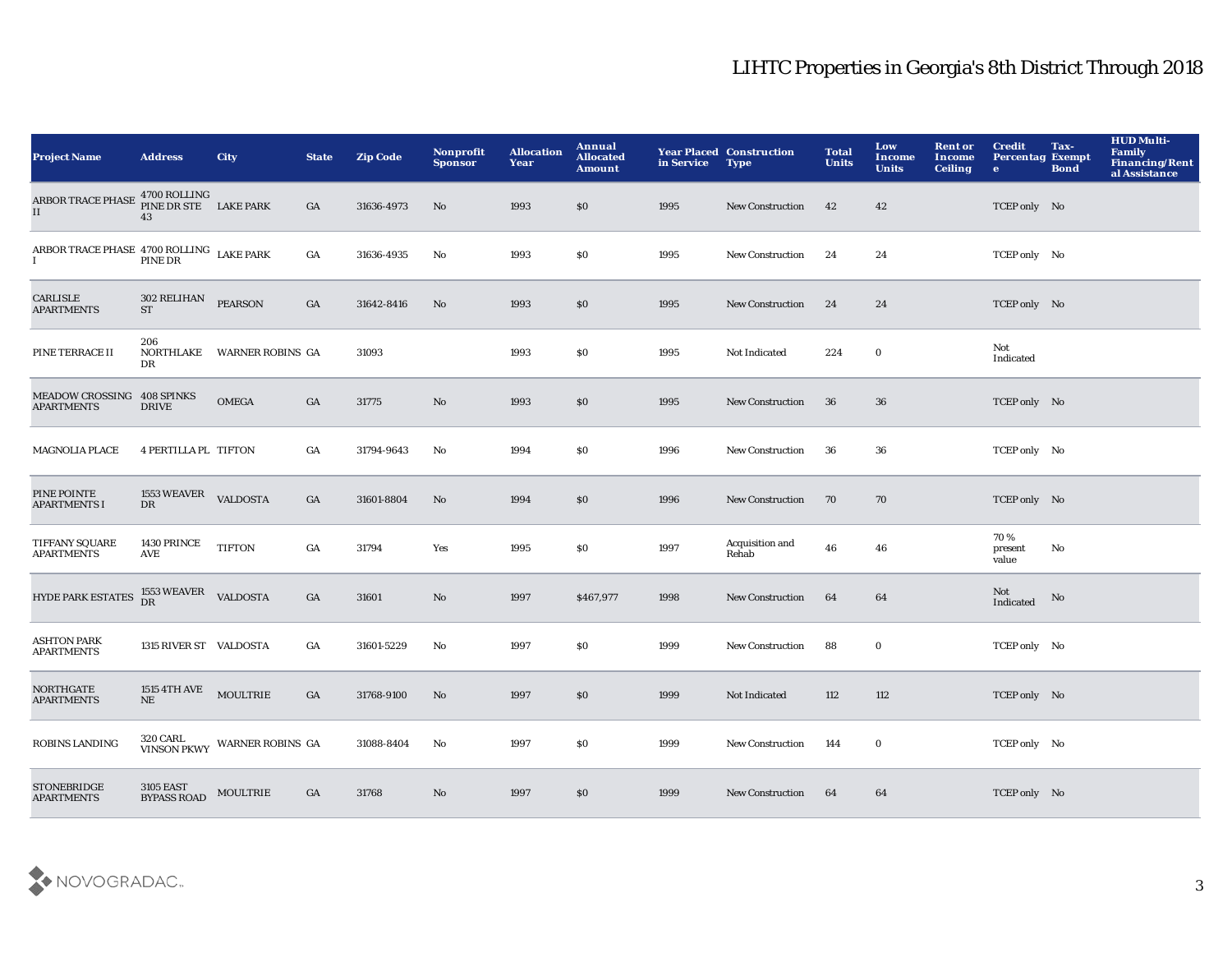| <b>Project Name</b>                        | <b>Address</b>                                     | <b>City</b>             | <b>State</b> | <b>Zip Code</b> | Nonprofit<br><b>Sponsor</b> | <b>Allocation</b><br>Year | Annual<br><b>Allocated</b><br><b>Amount</b> | in Service | <b>Year Placed Construction</b><br><b>Type</b> | <b>Total</b><br><b>Units</b> | Low<br>Income<br><b>Units</b> | <b>Rent or</b><br><b>Income</b><br><b>Ceiling</b> | <b>Credit</b><br><b>Percentag Exempt</b><br>$\bullet$ | Tax-<br><b>Bond</b> | <b>HUD Multi-</b><br><b>Family</b><br><b>Financing/Rent</b><br>al Assistance |
|--------------------------------------------|----------------------------------------------------|-------------------------|--------------|-----------------|-----------------------------|---------------------------|---------------------------------------------|------------|------------------------------------------------|------------------------------|-------------------------------|---------------------------------------------------|-------------------------------------------------------|---------------------|------------------------------------------------------------------------------|
| <b>ASHTON LANDING</b>                      | 107 MACON<br><b>ROAD</b>                           | <b>PERRY</b>            | GA           | 31069           | No                          | 1999                      | \$0                                         | 2001       | <b>New Construction</b>                        | 108                          | 108                           |                                                   | TCEP only No                                          |                     |                                                                              |
| <b>AUSTIN POINTE</b>                       | 115 AUSTIN<br>AVE                                  | WARNER ROBINS GA        |              | 31088-2590      | No                          | 1999                      | \$0                                         | 2001       | <b>New Construction</b>                        | 63                           | 72                            |                                                   | TCEP only No                                          |                     |                                                                              |
| PACIFIC PARK<br><b>APARTMENTS</b>          | 1205<br><b>LEVERETT RD</b>                         | <b>WARNER ROBINS GA</b> |              | 31088-0300      | No                          | 1999                      | \$0                                         | 2001       | <b>New Construction</b>                        | 160                          | 127                           |                                                   | TCEP only No                                          |                     |                                                                              |
| <b>ROSEMONT COURT</b>                      | 127 S 6TH ST                                       | <b>WARNER ROBINS GA</b> |              | 31088-4699      | No                          | 1999                      | \$91,490                                    | 2001       | Acquisition and<br>Rehab                       | $\bf{34}$                    | $\mathbf 0$                   |                                                   | TCEP only No                                          |                     |                                                                              |
| <b>ASHTON HILLS</b><br><b>APARTMENTS</b>   | $925$ TOLLIVER $$\tt MACON$$<br>PL.                |                         | GA           | 31210-2494      | No                          | 1999                      | \$0                                         | 2001       | <b>New Construction</b>                        | 80                           | 80                            |                                                   | TCEP only No                                          |                     |                                                                              |
| <b>ASHTON MEADOWS</b><br><b>APARTMENTS</b> | 2611 BEMISS<br>RD                                  | <b>VALDOSTA</b>         | GA           | 31602-4608      | No                          | 1999                      | \$0                                         | 2001       | <b>New Construction</b>                        | 81                           | 80                            |                                                   | TCEP only No                                          |                     |                                                                              |
| <b>BRITTANY WOODS</b><br>AND PARK          | 1150 OLD<br>STATENVILLE VALDOSTA<br>RD             |                         | GA           | 31601-6417      | $\mathbf{No}$               | 2015                      | \$0                                         | 2001       | <b>New Construction</b>                        | 204                          | $\bf{0}$                      |                                                   | TCEP only No                                          |                     |                                                                              |
| <b>DULLES PARK</b>                         | 220 OLD<br><b>CLINTON RD</b>                       | GRAY                    | GA           | 31032-5442      | No                          | 2003                      | \$426,781                                   | 2005       | <b>New Construction</b>                        | 68                           | $\mathbf 0$                   |                                                   | TCEP only No                                          |                     |                                                                              |
| <b>HERON LAKE I</b>                        | 1800<br>EASTWIND RD VALDOSTA                       |                         | GA           | 31602           | $\mathbf{No}$               | 2003                      | \$419,629                                   | 2005       | <b>New Construction</b>                        | 88                           | 70                            | 60% AMGI                                          | Not<br>Indicated                                      | No                  |                                                                              |
| <b>UNION HILL</b><br><b>APARTMENTS</b>     | <b>235 UNION</b><br>HILL DR                        | <b>FORSYTH</b>          | GA           | 31029-3220      | No                          | 2004                      | $\$0$                                       | 2005       | <b>New Construction</b>                        | 68                           | $\mathbf 0$                   |                                                   | TCEP only No                                          |                     |                                                                              |
| <b>HERON LAKE</b><br><b>APARTMENTS</b>     | 1800<br>EASTWIND RD VALDOSTA                       |                         | GA           | 31602-5467      | No                          | 2003                      | \$0                                         | 2005       | <b>New Construction</b>                        | 88                           | 71                            |                                                   | <b>TCEP</b> only                                      |                     |                                                                              |
| <b>ANTIGUA PLACE</b><br><b>PHASE I</b>     | <b>2450 FIFTH</b><br><b>AVE SE</b>                 | <b>MOULTRIE</b>         | GA           | 31788           | No                          | 2006                      | \$0                                         | 2006       | <b>New Construction</b>                        | 72                           | 57                            |                                                   | Not<br>Indicated                                      | No                  |                                                                              |
| MOULTRIE MANOR                             | <b>401 MARTIN</b><br>LUTHER KING MOULTRIE<br>JR DR |                         | GA           | 31768-8601      | No                          | 2004                      | \$493,977                                   | 2006       | Acquisition and<br>Rehab                       | 240                          | $\bf{0}$                      |                                                   | TCEP only No                                          |                     |                                                                              |

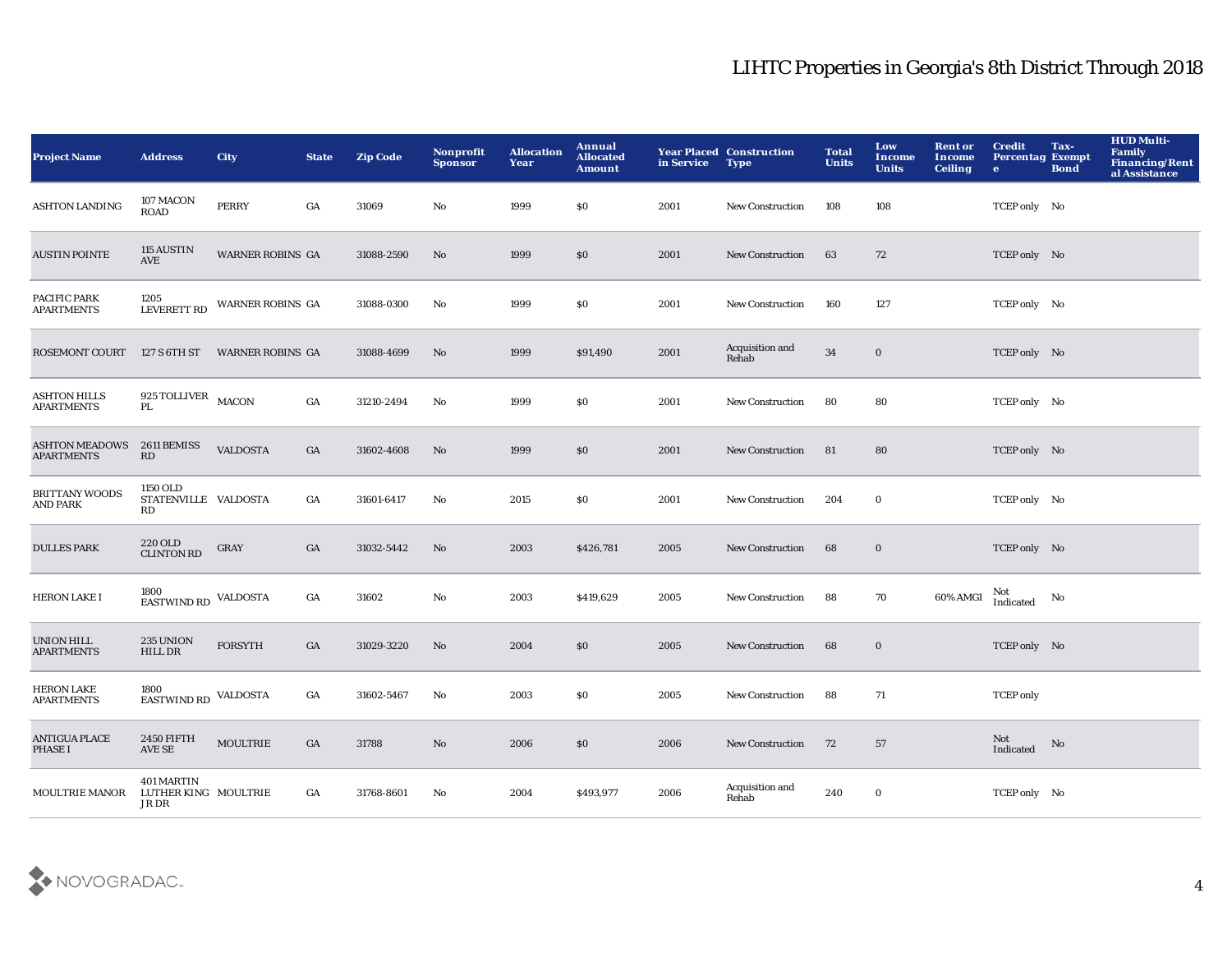| <b>Project Name</b>                                       | <b>Address</b>                            | <b>City</b>                   | <b>State</b>     | <b>Zip Code</b> | Nonprofit<br><b>Sponsor</b> | <b>Allocation</b><br>Year | Annual<br><b>Allocated</b><br><b>Amount</b> | in Service | <b>Year Placed Construction</b><br><b>Type</b> | <b>Total</b><br><b>Units</b> | Low<br><b>Income</b><br><b>Units</b> | <b>Rent or</b><br>Income<br><b>Ceiling</b> | <b>Credit</b><br><b>Percentag Exempt</b><br>$\bullet$ | Tax-<br><b>Bond</b> | <b>HUD Multi-</b><br><b>Family</b><br><b>Financing/Rent</b><br>al Assistance |
|-----------------------------------------------------------|-------------------------------------------|-------------------------------|------------------|-----------------|-----------------------------|---------------------------|---------------------------------------------|------------|------------------------------------------------|------------------------------|--------------------------------------|--------------------------------------------|-------------------------------------------------------|---------------------|------------------------------------------------------------------------------|
| THE GROVES<br><b>APARTMENTS</b>                           | 2822<br><b>RAINWATER</b><br>RD            | <b>TIFTON</b>                 | GA               | 31793-5758      | No                          | 2004                      | \$512,286                                   | 2006       | <b>New Construction</b>                        | 96                           | 76                                   |                                            | TCEP only No                                          |                     |                                                                              |
| <b>ANTIGUA PLACE</b>                                      | $2450$ 5TH AVE $\quad$ MOULTRIE SE BLDG A |                               | GA               | 31788-6279      | No                          | 2006                      | \$362,195                                   | 2006       | <b>New Construction</b>                        | 72                           | 57                                   |                                            | <b>TCEP</b> only                                      |                     |                                                                              |
| <b>CYPRESSWOOD</b>                                        | 166 PITTMAN<br><b>ST</b>                  | <b>PEARSON</b>                | GA               | 31642-8402      | $\mathbf{N}\mathbf{o}$      | 2005                      | \$144,138                                   | 2007       | Acquisition and<br>Rehab                       | $\bf 27$                     | 27                                   |                                            | 60% AMGI TCEP only No                                 |                     |                                                                              |
| <b>HAMPTON LAKE</b><br><b>APARTMENTS</b>                  | <b>105 CAITLIN</b><br>${\rm LN}$          | <b>THOMASVILLE</b>            | GA               | 31792-0817      | No                          | 2004                      | \$497,202                                   | 2007       | <b>New Construction</b>                        | 96                           | 75                                   |                                            | 60% AMGI TCEP only No                                 |                     |                                                                              |
| <b>VILLAGE SQUARE</b><br><b>APARTMENTS</b>                | 70 ERIE ST                                | <b>LUMBER CITY</b>            | GA               | 31549-9793      | $\mathbf{N}\mathbf{o}$      | 2005                      | \$219,038                                   | 2007       | Acquisition and<br>Rehab                       | 40                           | 39                                   |                                            | 60% AMGI TCEP only No                                 |                     |                                                                              |
| WILDWOOD<br><b>APARTMENTS</b>                             | 1220 SUSSEX<br>DR                         | <b>TIFTON</b>                 | GA               | 31794-2404      | $\mathbf{No}$               | 2005                      | \$443,173                                   | 2007       | Acquisition and<br>Rehab                       | 88                           | 87                                   |                                            | 60% AMGI TCEP only No                                 |                     |                                                                              |
| <b>ASHTON PLACE</b><br>(ASHBURN, GA)                      | 700 ASHTON<br>PLACE CIR                   | <b>ASHBURN</b>                | GA               | 31714-5432      | No                          | 2006                      | \$285,140                                   | 2007       | Acquisition and<br>Rehab                       | 41                           | $\mathbf 0$                          |                                            | <b>TCEP</b> only                                      |                     |                                                                              |
| JT WOODLAND                                               | 100<br><b>WOODLAND</b><br><b>CIR</b>      | OCILLA                        | $_{\mathrm{GA}}$ | 31774-1951      | No                          | 2001                      | \$173,780                                   | 2002       | Acquisition and<br>Rehab                       | $\bf 39$                     | 39                                   |                                            | TCEP only No                                          |                     |                                                                              |
| WOOD VALLEY APARTI $^{1325}_{ST}$ WARNER THOMASVILLE GA   |                                           |                               |                  | 31792-4200      | No                          | 2002                      | \$84,604                                    | 2003       | New Construction                               | 87                           | $\bf{0}$                             |                                            | TCEP only No                                          |                     |                                                                              |
| <b>HARBOR POINTE</b>                                      | 88 RICHARDS TIFTON<br><b>DR</b>           |                               | $_{\mathrm{GA}}$ | 31794-1658      | $\mathbf{No}$               | 2001                      | \$0                                         | 2003       | New Construction                               | 56                           | 44                                   |                                            | TCEP only No                                          |                     |                                                                              |
| <b>HUNTER'S CHASE</b>                                     | 1 HUNTERS<br><b>CHASE CIR</b>             | THOMASVILLE GA                |                  | 31792-3575      | No                          | 2002                      | \$750,367                                   | 2003       | <b>New Construction</b>                        | 112                          | $\bf{0}$                             |                                            | TCEP only No                                          |                     |                                                                              |
| RIDGECREST APTS<br>(WARNER ROBINS)                        | DR                                        | 301 MILLSIDE WARNER ROBINS GA |                  | 31088           | $\mathbf{No}$               | 2001                      | \$271,081                                   | 2003       | <b>New Construction</b>                        | 60                           | 47                                   |                                            | Not<br>Indicated                                      | No                  |                                                                              |
| <b>WINDSOR LAKE</b><br><b>SENIOR</b><br><b>APARTMENTS</b> | <b>241 COVE</b><br><b>LANDING DR</b>      | THOMASVILLE GA                |                  | 31792-0802      | No                          | 2004                      | \$2,366,100                                 | 2004       | <b>New Construction</b>                        | 72                           | 56                                   |                                            | TCEP only No                                          |                     |                                                                              |

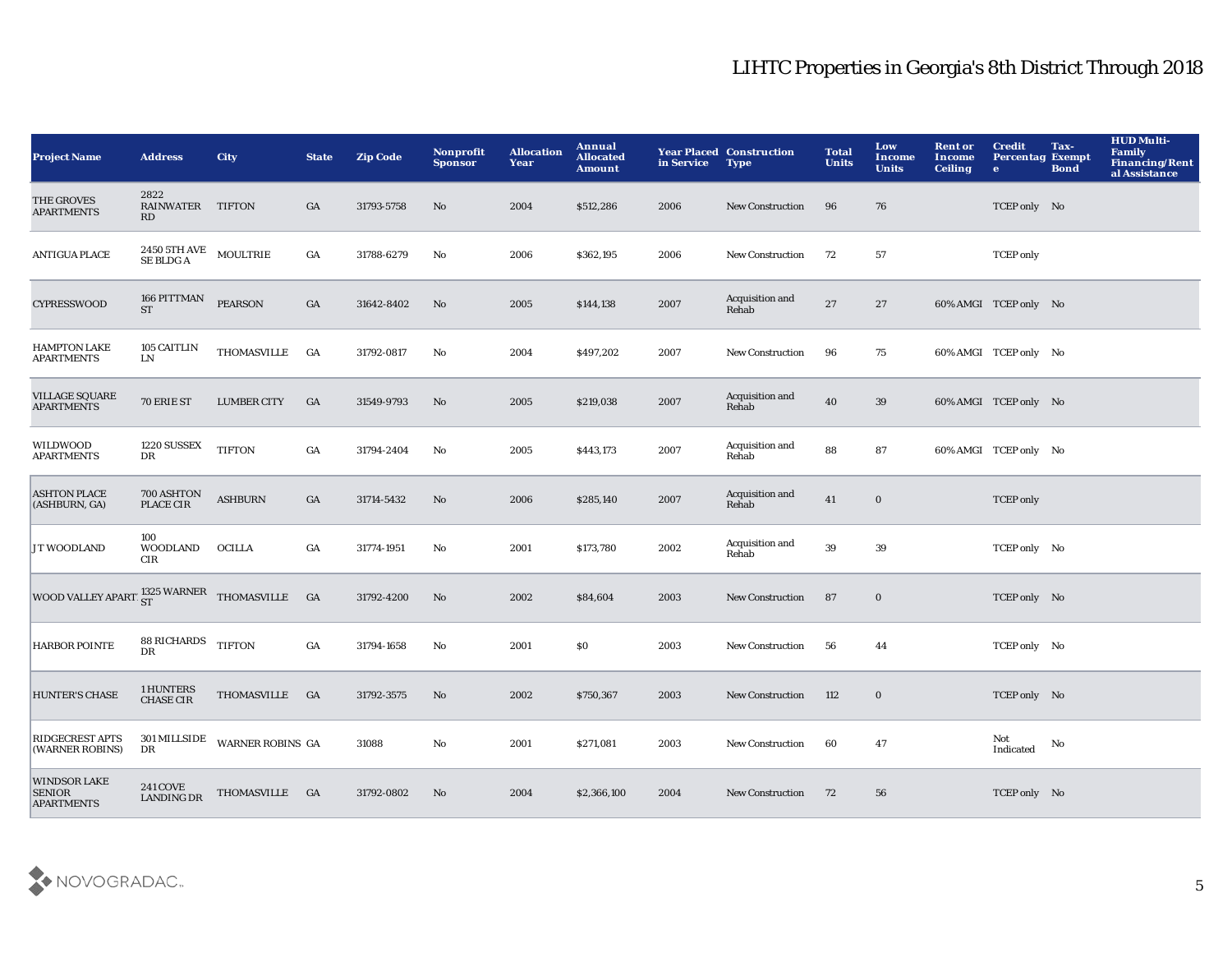| <b>Project Name</b>                      | <b>Address</b>                        | <b>City</b>       | <b>State</b>     | <b>Zip Code</b> | Nonprofit<br><b>Sponsor</b> | <b>Allocation</b><br>Year | <b>Annual</b><br><b>Allocated</b><br><b>Amount</b> | in Service | <b>Year Placed Construction</b><br><b>Type</b> | <b>Total</b><br><b>Units</b> | Low<br>Income<br><b>Units</b> | <b>Rent or</b><br><b>Income</b><br><b>Ceiling</b> | <b>Credit</b><br><b>Percentag Exempt</b><br>$\mathbf{e}$ | Tax-<br><b>Bond</b>    | <b>HUD Multi-</b><br><b>Family</b><br>Financing/Rent<br>al Assistance |
|------------------------------------------|---------------------------------------|-------------------|------------------|-----------------|-----------------------------|---------------------------|----------------------------------------------------|------------|------------------------------------------------|------------------------------|-------------------------------|---------------------------------------------------|----------------------------------------------------------|------------------------|-----------------------------------------------------------------------|
| <b>JACK ALLEN</b>                        | 160 WILSON<br><b>AVE</b>              | <b>FITZGERALD</b> | GA               | 31750-9659      | No                          | 2003                      | \$410,671                                          | 2004       | <b>New Construction</b>                        | 60                           | 54                            |                                                   | 60% AMGI TCEP only No                                    |                        |                                                                       |
| ROLLING OAKS APTS                        | 2409 BEMISS<br>RD                     | <b>VALDOSTA</b>   | $_{\mathrm{GA}}$ | 31602           | $\mathbf{No}$               | 2003                      | \$641,840                                          | 2004       | Acquisition and<br>Rehab                       | 88                           | 86                            |                                                   | Not<br>Indicated                                         | No                     |                                                                       |
| <b>ANNADALE PARK</b>                     | 611 GORDAY<br>DR                      | <b>ASHBURN</b>    | $_{\mathrm{GA}}$ | 31714-1864      | No                          | 2006                      | \$387,654                                          | 2008       | <b>New Construction</b>                        | 36                           | $\mathbf 0$                   |                                                   | TCEP only No                                             |                        |                                                                       |
| <b>ASHTON PLACE</b>                      | 700 ASHTON<br>PL CIR                  | <b>ASHBURN</b>    | $_{\mathrm{GA}}$ | 31714           | $\mathbf{No}$               | 2006                      | \$0                                                | 2008       | New Construction                               | 41                           | 40                            |                                                   | Not<br>Indicated                                         | $\mathbf{N}\mathbf{o}$ |                                                                       |
| <b>BRIDGECREEK</b><br><b>APARTMENTS</b>  | 173 BOWENS<br><b>MILL HWY</b>         | <b>FITZGERALD</b> | $_{\mathrm{GA}}$ | 31750-7859      | No                          | 2006                      | \$374,051                                          | 2008       | Acquisition and<br>Rehab                       | 71                           | $\mathbf 0$                   |                                                   | TCEP only No                                             |                        |                                                                       |
| <b>BROOKHAVEN</b><br><b>APARTMENTS</b>   | 4740<br>BROOKHAVEN LAKE PARK<br>CT    |                   | GA               | 31636-4952      | No                          | 2006                      | \$332,811                                          | 2008       | Acquisition and<br>Rehab                       | 48                           | 48                            |                                                   | TCEP only No                                             |                        |                                                                       |
| <b>CAMERON COURT</b><br><b>PHASE I</b>   | 1807 MACON<br>RD                      | <b>PERRY</b>      | $_{\mathrm{GA}}$ | 31069           | $\mathbf {No}$              | 2006                      | $\$0$                                              | 2008       | New Construction                               | 64                           | $\mathbf 0$                   |                                                   | Not<br>Indicated                                         | No                     |                                                                       |
| <b>COUNTRY LANE</b>                      | 2409 BEMISS<br>RD                     | <b>VALDOSTA</b>   | $_{\mathrm{GA}}$ | 31602-1936      | No                          | 2007                      | \$51,661                                           | 2008       | Acquisition and<br>Rehab                       | $31\,$                       | $32\,$                        |                                                   | TCEP only No                                             |                        |                                                                       |
| FULLERTON SQUARE 102 W KING ST SYLVESTER |                                       |                   | GA               | 31791-1102      | No                          | 2006                      | \$203,322                                          | 2008       | New Construction                               | 30                           | 24                            |                                                   | TCEP only No                                             |                        |                                                                       |
| <b>HERON LAKE II</b>                     | 1800<br>EASTWIND RD                   | <b>VALDOSTA</b>   | GA               | 31602-5467      | No                          | 2006                      | \$463,870                                          | 2008       | <b>New Construction</b>                        | 64                           | ${\bf 54}$                    |                                                   | TCEP only No                                             |                        |                                                                       |
| MERRIMAC APARTME MERRIMAC                | 1000 <sub>N</sub><br><b>DRIVE EXT</b> | FITZGERALD        | GA               | 31750-8054      | No                          | 2006                      | \$308,366                                          | 2008       | Acquisition and<br>Rehab                       | 50                           | $\mathbf 0$                   |                                                   | TCEP only No                                             |                        |                                                                       |
| MULBERRY COURT                           | 154 JACK<br>ALLEN RD W                | <b>FITZGERALD</b> | GA               | 31750-9674      | No                          | 2006                      | \$500,211                                          | 2008       | <b>New Construction</b>                        | 48                           | $\bf{0}$                      |                                                   | TCEP only No                                             |                        |                                                                       |
| VILLAGE GREEN APAR' 767 TERESA           |                                       | <b>ASHBURN</b>    | GA               | 31714-5430      | No                          | 2006                      | \$497,719                                          | 2008       | Acquisition and<br>Rehab                       | 49                           | $\bf{0}$                      |                                                   | TCEP only No                                             |                        |                                                                       |

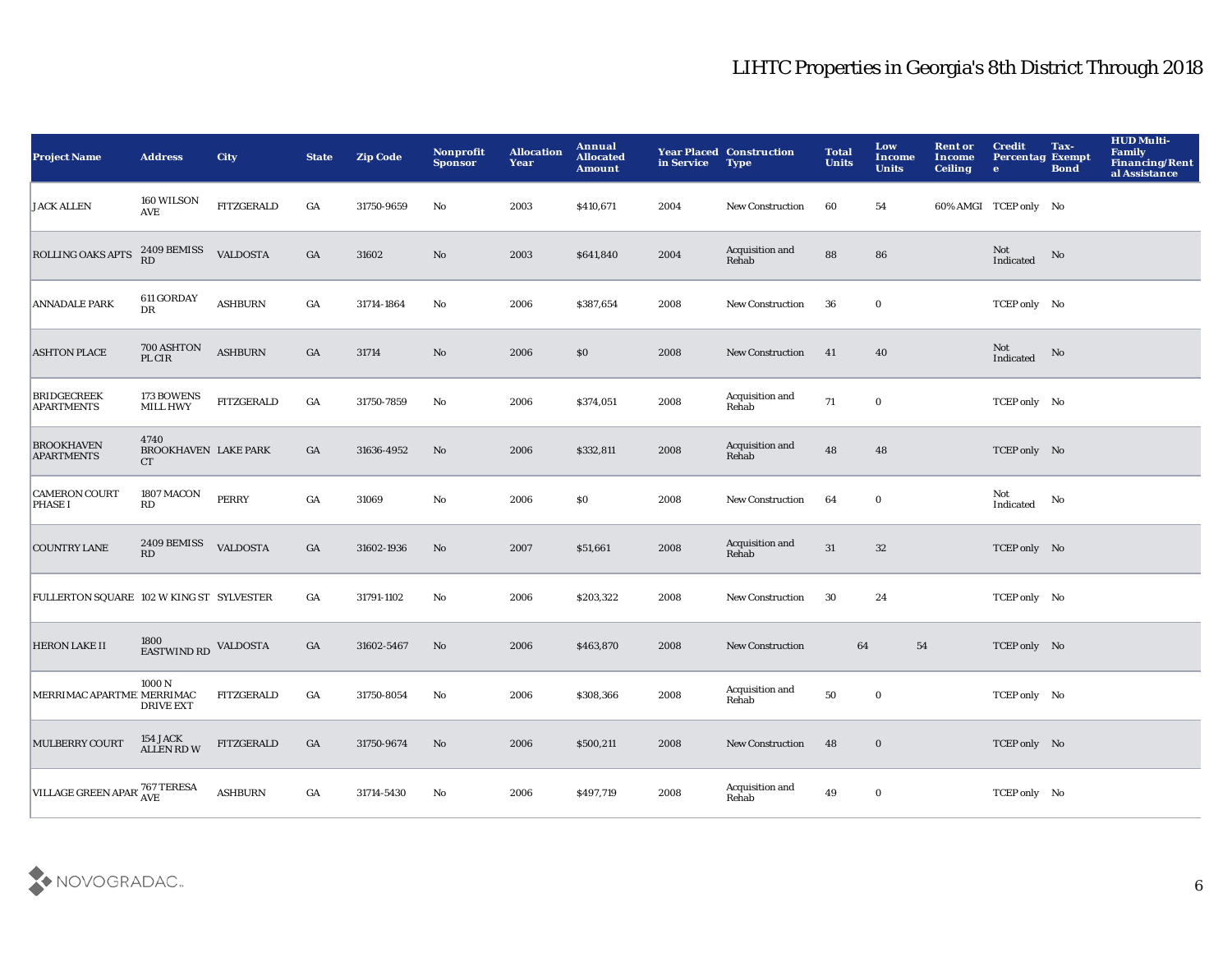| <b>Project Name</b>                                                                                                           | <b>Address</b>                                     | <b>City</b>             | <b>State</b>     | <b>Zip Code</b> | <b>Nonprofit</b><br><b>Sponsor</b> | <b>Allocation</b><br>Year | Annual<br><b>Allocated</b><br><b>Amount</b> | in Service | <b>Year Placed Construction</b><br><b>Type</b> | <b>Total</b><br><b>Units</b> | Low<br>Income<br><b>Units</b> | <b>Rent or</b><br>Income<br><b>Ceiling</b> | <b>Credit</b><br><b>Percentag Exempt</b><br>$\bullet$ | Tax-<br><b>Bond</b> | <b>HUD Multi-</b><br>Family<br>Financing/Rent<br>al Assistance |
|-------------------------------------------------------------------------------------------------------------------------------|----------------------------------------------------|-------------------------|------------------|-----------------|------------------------------------|---------------------------|---------------------------------------------|------------|------------------------------------------------|------------------------------|-------------------------------|--------------------------------------------|-------------------------------------------------------|---------------------|----------------------------------------------------------------|
| <b>CAMERON COURT</b>                                                                                                          | 1807 MACON<br>RD                                   | <b>PERRY</b>            | GA               | 31069-5232      | No                                 | 2006                      | \$569,541                                   | 2008       | New Construction                               | 64                           | $\bf{0}$                      |                                            | <b>TCEP</b> only                                      |                     |                                                                |
| <b>SPRING CREEK</b><br>QUITMAN                                                                                                | $2010\,\mathrm{S}\,\mathrm{COURT}$<br>ST           | QUITMAN                 | $_{\mathrm{GA}}$ | 31643-3357      | No                                 | 2008                      | \$21,215                                    | 2009       | Acquisition and<br>Rehab                       | 24                           | 42                            |                                            | TCEP only No                                          |                     |                                                                |
| <b>SPRING CREEK</b>                                                                                                           | 2010 S COURT QUITMAN<br><b>ST</b>                  |                         | GA               | 31643-3357      | $\rm\thinspace No$                 | 2008                      | \$0                                         | 2009       | <b>New Construction</b>                        | 24                           | $\sim$                        |                                            | <b>TCEP</b> only                                      |                     |                                                                |
| <b>SPRING CREEK B</b>                                                                                                         | 2010 S COURT<br><b>ST</b>                          | QUITMAN                 | $_{\mathrm{GA}}$ | 31643-3357      | No                                 | 2008                      | \$0                                         | 2009       | New Construction                               | 42                           | $\bf{0}$                      |                                            | <b>TCEP</b> only                                      |                     |                                                                |
| PRAIRIE SUMMIT APA WESTBROOK GORDON                                                                                           | 153<br>RD                                          |                         | GA               | 31031-4137      | No                                 | 2008                      | \$0                                         | 2010       | <b>New Construction</b>                        | 72                           | $\bf{0}$                      |                                            | TCEP only No                                          |                     |                                                                |
| <b>TIFTON ESTATES</b>                                                                                                         | <b>1510 COLEY</b><br>$\operatorname{\mathbf{AVE}}$ | <b>TIFTON</b>           | GA               | 31794-5312      | $\mathbf{No}$                      | 2008                      | \$535,008                                   | 2010       | New Construction                               | 34                           | $\bf{0}$                      |                                            | TCEP only No                                          |                     |                                                                |
| ANTIGUA PLACE,<br><b>PHASE II</b>                                                                                             | $2310$ 5TH AVE $$\tt MOUTRIE$$<br>SE               |                         | $_{\mathrm{GA}}$ | 31788-5100      | No                                 | 2008                      | $\$0$                                       | 2010       | <b>New Construction</b>                        | 40                           | 16                            |                                            | TCEP only No                                          |                     |                                                                |
| PRESTON PLACE<br><b>APARTMENTS</b>                                                                                            | 100 PHILLIPS<br>$_{\rm DR}$                        | <b>QUITMAN</b>          | GA               | 31643-2558      | No                                 | 2008                      | \$564,597                                   | 2010       | <b>New Construction</b>                        | 40                           | $\bf{0}$                      |                                            | TCEP only No                                          |                     |                                                                |
| $\begin{array}{ll} \texttt{BROOKHAVEN PHASE 4741 ROLLING} & \texttt{LAKE PARK} \\ \texttt{II} & \texttt{PINE DR} \end{array}$ |                                                    |                         | GA               | 31636-5148      | No                                 | 2010                      | \$355,831                                   | 2011       | <b>New Construction</b>                        | 48                           | $\bf{0}$                      |                                            | TCEP only No                                          |                     |                                                                |
| POTEMKIN SENIOR 710 ELBERTA VILLAGE OF WARNER $\begin{array}{cc} \text{RD} \\ \text{RD} \end{array}$<br><b>ROBINS</b>         |                                                    | <b>WARNER ROBINS GA</b> |                  | 31093           | No                                 | Insufficient<br>Data      | \$0                                         | 2011       | New Construction                               | 68                           | $\bf{0}$                      |                                            | TCEP only No                                          |                     |                                                                |
| <b>WEST HAVEN</b><br><b>SENIOR VILLAGE</b>                                                                                    | 2760 EB<br>HAMILTON DR TIFTON                      |                         | GA               | 31793           |                                    | Insufficient<br>Data      | $\boldsymbol{\mathsf{S}}$                   | 2011       | Not Indicated                                  | 40                           | $\bf{0}$                      |                                            | <b>TCEP</b> only                                      |                     |                                                                |
| <b>WOODLAWN</b><br><b>TERRACE</b>                                                                                             | 1211 N<br><b>FORREST ST</b>                        | <b>VALDOSTA</b>         | GA               | 31601-3396      | $\mathbf{No}$                      | 2010                      | \$0                                         | 2011       | New Construction                               | 60                           | 59                            |                                            | TCEP only No                                          |                     |                                                                |
| <b>PARADISE ESTATES</b>                                                                                                       | $752$ WEST PINE $\,$ SYLVESTER $\,$ STREET $\,$    |                         | GA               | 31791           | No                                 | 2008                      | \$0                                         | 2011       | Not Indicated                                  | 50                           | $\bf{0}$                      |                                            | TCEP only No                                          |                     |                                                                |

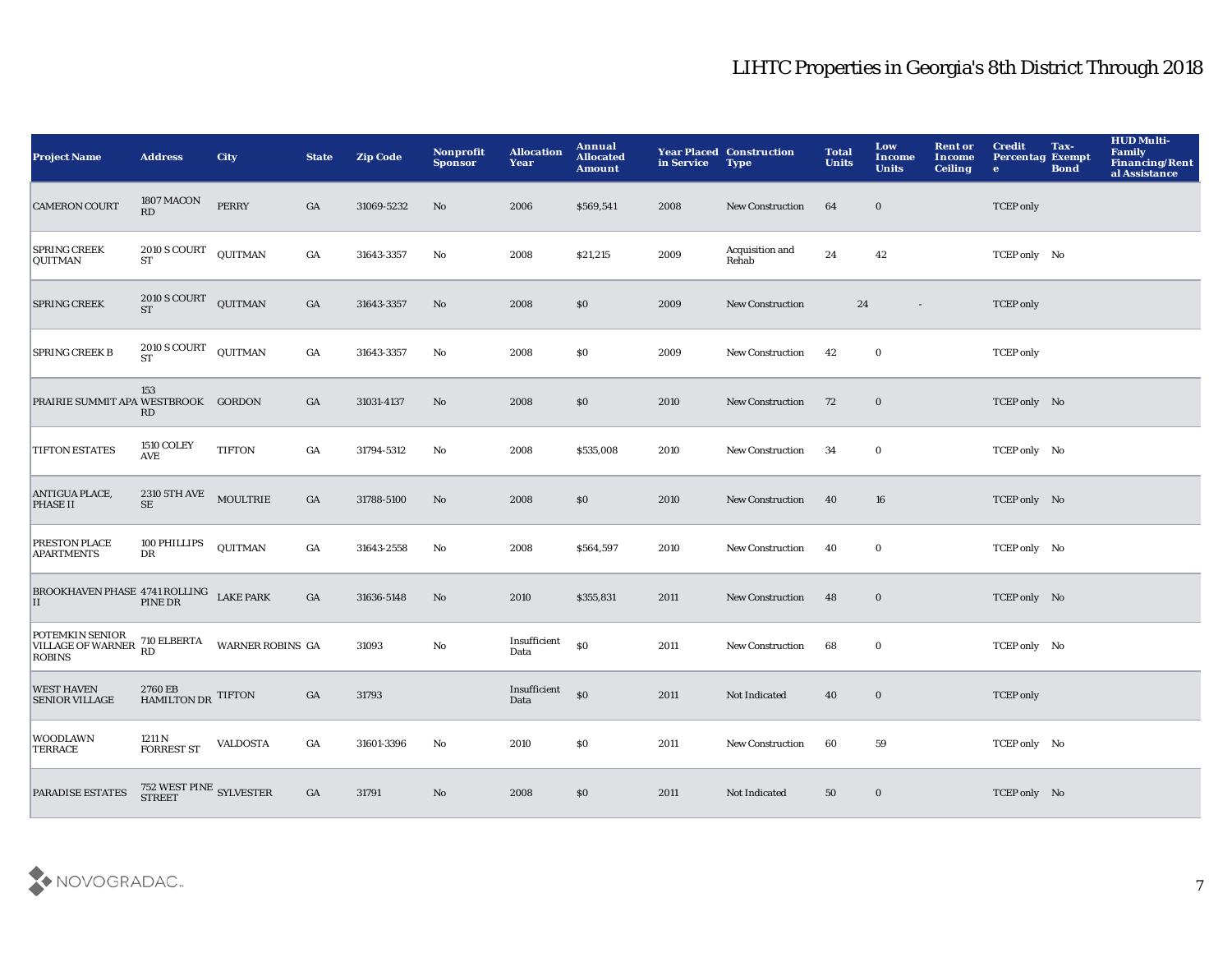| <b>Project Name</b>                                     | <b>Address</b>                             | City                     | <b>State</b>     | <b>Zip Code</b> | Nonprofit<br><b>Sponsor</b> | <b>Allocation</b><br>Year | Annual<br><b>Allocated</b><br><b>Amount</b> | in Service | <b>Year Placed Construction</b><br><b>Type</b> | <b>Total</b><br><b>Units</b> | Low<br>Income<br><b>Units</b> | <b>Rent or</b><br>Income<br><b>Ceiling</b> | <b>Credit</b><br><b>Percentag Exempt</b><br>$\bullet$ | Tax-<br><b>Bond</b> | <b>HUD Multi-</b><br><b>Family</b><br><b>Financing/Rent</b><br>al Assistance |
|---------------------------------------------------------|--------------------------------------------|--------------------------|------------------|-----------------|-----------------------------|---------------------------|---------------------------------------------|------------|------------------------------------------------|------------------------------|-------------------------------|--------------------------------------------|-------------------------------------------------------|---------------------|------------------------------------------------------------------------------|
| <b>BROOKHAVEN TC</b><br><b>LAKE PARK, LP</b>            | $4741$ ROLLING LAKE PARK PINE DR           |                          | GA               | 31636-5148      | No                          | 2009                      | \$0                                         | 2011       | New Construction                               | 48                           | $\mathbf 0$                   |                                            | <b>TCEP</b> only                                      |                     |                                                                              |
| POTEMKIN SENIOR<br><b>VILLAGE</b>                       | 710 ELBERTA<br>RD                          | <b>WARNER ROBINS GA</b>  |                  | 31093-4300      | No                          | Insufficient<br>Data      | \$0                                         | 2011       | <b>New Construction</b>                        | 68                           | $\bf{0}$                      |                                            | <b>TCEP</b> only                                      |                     |                                                                              |
| <b>CAMERON COURT II</b>                                 | 1807 MACON<br>RD                           | <b>PERRY</b>             | GA               | 31069-5232      |                             | Insufficient<br>Data      | \$0                                         | 2012       | Not Indicated                                  | 48                           | $\sim$                        |                                            | <b>TCEP</b> only                                      |                     |                                                                              |
| COTTON MILL LOFTS $^{95}_{ST}$ SHOUSTON HAWKINSVILLE GA |                                            |                          |                  | 31036-4610      |                             | 2007                      | \$0                                         | 2012       | Not Indicated                                  | 32                           | $\mathbf 0$                   |                                            | <b>TCEP</b> only                                      |                     |                                                                              |
| <b>WALNUT SQUARE</b>                                    |                                            | 1220 HALL RD THOMASVILLE | - GA             | 31757-8118      | No                          | Insufficient<br>Data      | \$0                                         | 2012       | Not Indicated                                  | 63                           | $\bf{0}$                      |                                            | TCEP only No                                          |                     |                                                                              |
| GATEWAY PINES PHAS 770 UNION RD HAHIRA                  |                                            |                          | GA               | 31632           | No                          | 2011                      | \$847,221                                   | 2012       | Not Indicated                                  | 57                           | 56                            |                                            | Not<br>Indicated                                      | No                  |                                                                              |
| <b>GATEWAY PINES</b><br><b>APARTMENTS</b>               | 770 UNION<br><b>ROAD</b>                   | <b>HAHIRA</b>            | GA               | 31632-4204      | No                          | 2011                      | \$1,286,057                                 | 2012       | <b>New Construction</b>                        | 52                           | $\mathbf 0$                   |                                            | <b>TCEP</b> only                                      |                     |                                                                              |
| <b>GATEWAY PINES II</b>                                 | $1022\mathrm{~W}$ STANFILL ST              | <b>HAHIRA</b>            | GA               | 31632-1934      | $\mathbf{No}$               | 2012                      | \$627,466                                   | 2013       | <b>New Construction</b>                        | 56                           | 56                            |                                            | TCEP only No                                          |                     |                                                                              |
| CHESTNUT VILLAGE 23 CHESTNUT<br><b>APARTMENTS</b>       | <b>RIDGE CIR</b>                           | <b>LAKELAND</b>          | GA               | 31635-5583      |                             | 2012                      | \$573,951                                   | 2013       | Not Indicated                                  | 58                           | 58                            |                                            | <b>TCEP</b> only                                      |                     |                                                                              |
| PECAN POINT APTS<br>(COCHRAN)                           | 133<br>LIMESTONE<br>$\mathbf{R}\mathbf{D}$ | <b>COCHRAN</b>           | GA               | 31014           |                             | 2012                      | \$564,208                                   | 2013       | Not Indicated                                  | 49                           | 48                            |                                            | Not<br>Indicated                                      |                     |                                                                              |
| BRENTWOOD PLACE BRENTWOOD FORSYTH                       | 32<br>PL.                                  |                          | $_{\mathrm{GA}}$ | 31029-1704      | No                          | 2012                      | \$767,195                                   | 2013       | New Construction                               | 80                           | 79                            |                                            | <b>TCEP</b> only                                      |                     |                                                                              |
| TALLOKAS POINTE<br><b>APARTMENTS</b>                    | 2001<br><b>TALLOKAS</b><br>POINTE ROAD     | MOULTRIE                 | $_{\mathrm{GA}}$ | 31768           | $\mathbf{N}\mathbf{o}$      | 2013                      | \$433,112                                   | 2014       | <b>New Construction</b>                        | 48                           | $\bf{0}$                      |                                            | TCEP only No                                          |                     |                                                                              |
| <b>EUREKA HEIGHTS</b>                                   | 1060W<br>WASHINGTON ASHBURN<br><b>AVE</b>  |                          | GA               | 31714-5602      |                             | 2014                      | \$638,261                                   | 2015       | <b>New Construction</b>                        | 56                           | $\bf{0}$                      |                                            | <b>TCEP</b> only                                      |                     |                                                                              |
|                                                         |                                            |                          |                  |                 |                             |                           |                                             |            |                                                |                              |                               |                                            |                                                       |                     |                                                                              |

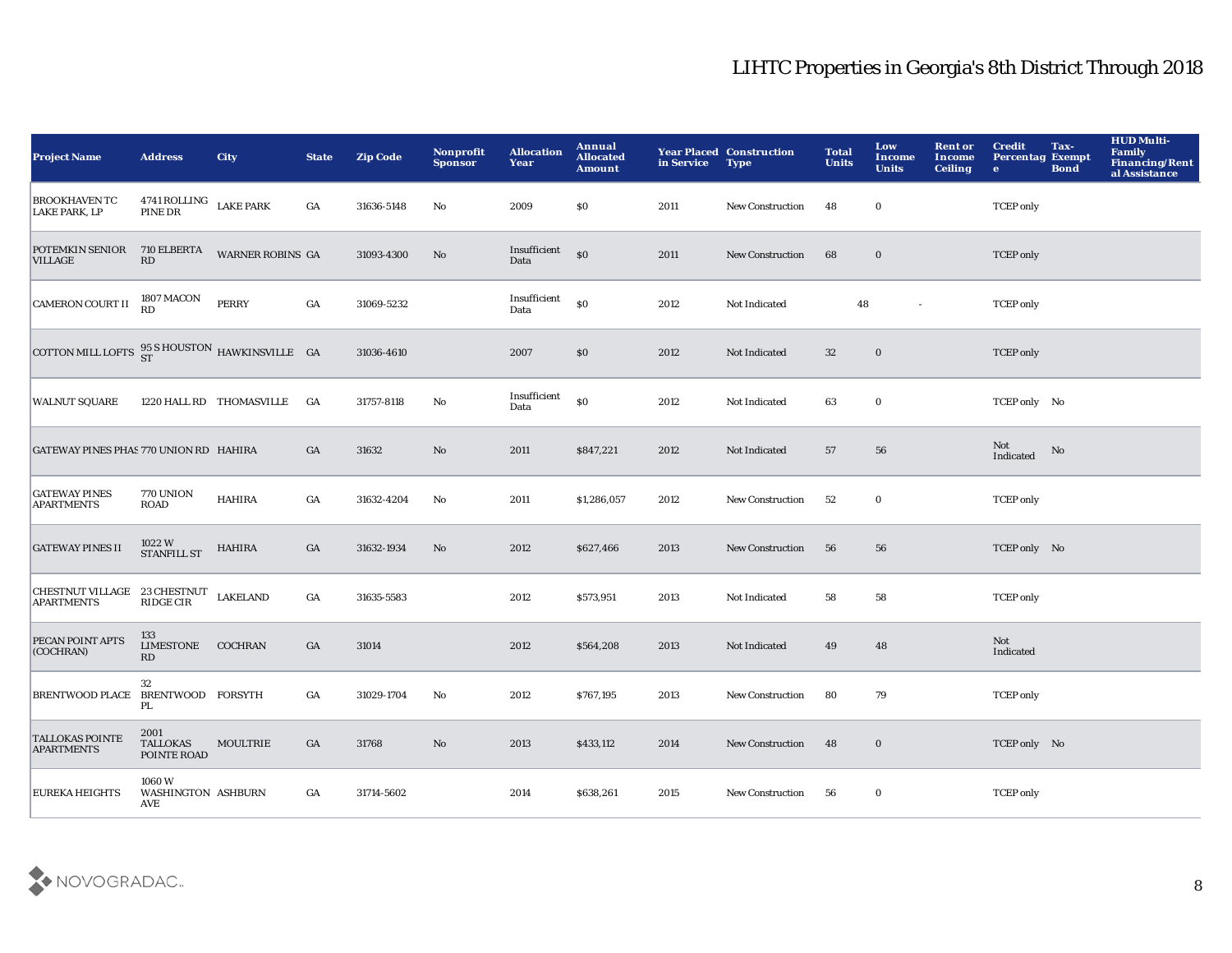| <b>Project Name</b>                                | <b>Address</b>                      | <b>City</b>      | <b>State</b>     | <b>Zip Code</b> | Nonprofit<br><b>Sponsor</b> | <b>Allocation</b><br>Year | Annual<br><b>Allocated</b><br><b>Amount</b>      | in Service | <b>Year Placed Construction</b><br><b>Type</b> | <b>Total</b><br><b>Units</b> | Low<br>Income<br><b>Units</b> | <b>Rent or</b><br>Income<br><b>Ceiling</b> | <b>Credit</b><br><b>Percentag Exempt</b><br>$\bullet$ | Tax-<br><b>Bond</b> | <b>HUD Multi-</b><br>Family<br><b>Financing/Rent</b><br>al Assistance |
|----------------------------------------------------|-------------------------------------|------------------|------------------|-----------------|-----------------------------|---------------------------|--------------------------------------------------|------------|------------------------------------------------|------------------------------|-------------------------------|--------------------------------------------|-------------------------------------------------------|---------------------|-----------------------------------------------------------------------|
| MCRAE-HELENA<br><b>ESTATES</b>                     | 7 INDUSTRIAL MC RAE<br><b>BLVD</b>  |                  | GA               | 31055-3828      | No                          | 2016                      | \$656,215                                        | 2016       | <b>New Construction</b>                        | 48                           | $\bf{0}$                      |                                            | TCEP only No                                          |                     |                                                                       |
| <b>OLIVER PLACE</b>                                | 530 GRAY RD                         | PERRY            | GA               | 31069-2810      | No                          | 2015                      | \$974,776                                        | 2016       | <b>New Construction</b>                        | 100                          | $\bf{0}$                      |                                            | TCEP only No                                          |                     |                                                                       |
| <b>GROVES PLACE</b>                                | 2840<br>RAINWATER TIFTON<br>RD      |                  | $_{\mathrm{GA}}$ | 31793-5701      | No                          | 2015                      | \$503,394                                        | 2016       | <b>New Construction</b>                        | 56                           | $\bf{0}$                      |                                            | TCEP only No                                          |                     |                                                                       |
| WATER TOWER PARK 140 SENIOR<br><b>SR VILLAGE</b>   | <b>CENTER WAY</b>                   | GRAY             | GA               | 31032           | No                          | 2015                      | \$710,465                                        | 2016       | <b>New Construction</b>                        | 72                           | $\mathbf 0$                   |                                            | TCEP only No                                          |                     |                                                                       |
| <b>BEAR CREEK</b><br><b>VILLAGE</b>                | 413 JAMES ST ADEL                   |                  | GA               | 31620-1533      | $\mathbf{N}\mathbf{o}$      | 2016                      | \$474,042                                        | 2017       | New Construction                               | 56                           | $\bf{0}$                      |                                            | <b>TCEP</b> only                                      |                     |                                                                       |
| <b>BROOKFIELD MEWS</b>                             | 99 TIFTON TIFTON ELDORADO RD        |                  | GA               | 31794-9603      |                             | Insufficient<br>Data      | \$0                                              | 2017       | Not Indicated                                  | 120                          | 120                           |                                            | <b>TCEP</b> only                                      |                     |                                                                       |
| <b>GRINER GARDENS</b>                              | 808<br><b>EDGEWOOD</b><br><b>ST</b> | <b>NASHVILLE</b> | GA               | 31639-1146      | No                          | 2016                      | \$718,000                                        | 2017       | <b>New Construction</b>                        | 48                           | $\bf{0}$                      |                                            | <b>TCEP</b> only                                      |                     |                                                                       |
| THE RESIDENCES AT<br><b>WEST HAVEN</b>             | 2700 EB<br>HAMILTON<br><b>DRIVE</b> | <b>TIFTON</b>    | GA               | 31793           | No                          | 2016                      | \$717,000                                        | 2017       | <b>New Construction</b>                        | 49                           | $\bf{0}$                      |                                            | <b>TCEP</b> only                                      |                     |                                                                       |
| <b>CHESTER</b><br><b>APARTMENTS</b>                | <b>400 WYNNE</b>                    | <b>CHESTER</b>   | GA               | 31012           |                             | 2017                      | \$0                                              | 2018       | Acquisition and<br>Rehab                       | 24                           | ${\bf 24}$                    | 60% AMGI                                   | 30 %<br>present<br>value                              |                     |                                                                       |
| <b>FREEDOM HEIGHTS</b>                             | 4301 BEMISS<br>RD.                  | <b>VALDOSTA</b>  | GA               | 31605           |                             | 2016                      | \$823,105                                        | 2018       | New Construction                               | 88                           | 57                            | 60% AMGI                                   | 70%<br>present<br>value                               |                     |                                                                       |
| LAKEVIEW GARDENS CASAMONICA LAKE PARK              | 2045<br><b>DRIVE</b>                |                  | GA               | 31636           |                             | Insufficient<br>Data      | $\boldsymbol{\mathsf{S}}\boldsymbol{\mathsf{O}}$ | 2018       | <b>New Construction</b>                        | 80                           | $\bf{0}$                      | 60% AMGI TCEP only                         |                                                       |                     |                                                                       |
| <b>MARKET STATION</b><br><b>APARTMENTS</b>         | 201 MARKET<br><b>STREET</b>         | THOMASVILLE      | GA               | 31792           | No                          | 2016                      | \$911,000                                        | 2018       | New Construction                               | 80                           | $\bf{0}$                      |                                            | <b>TCEP</b> only                                      |                     |                                                                       |
| <b>THE FOREST</b><br><b>APARTMENTS I AND</b><br>II | 582 26TH<br><b>AVENUE SE</b>        | <b>MOULTRIE</b>  | GA               | 31768           |                             | 2017                      | \$0                                              | 2018       | Acquisition and<br>Rehab                       | 118                          | 118                           | 60% AMGI                                   | 30%<br>present<br>value                               |                     |                                                                       |